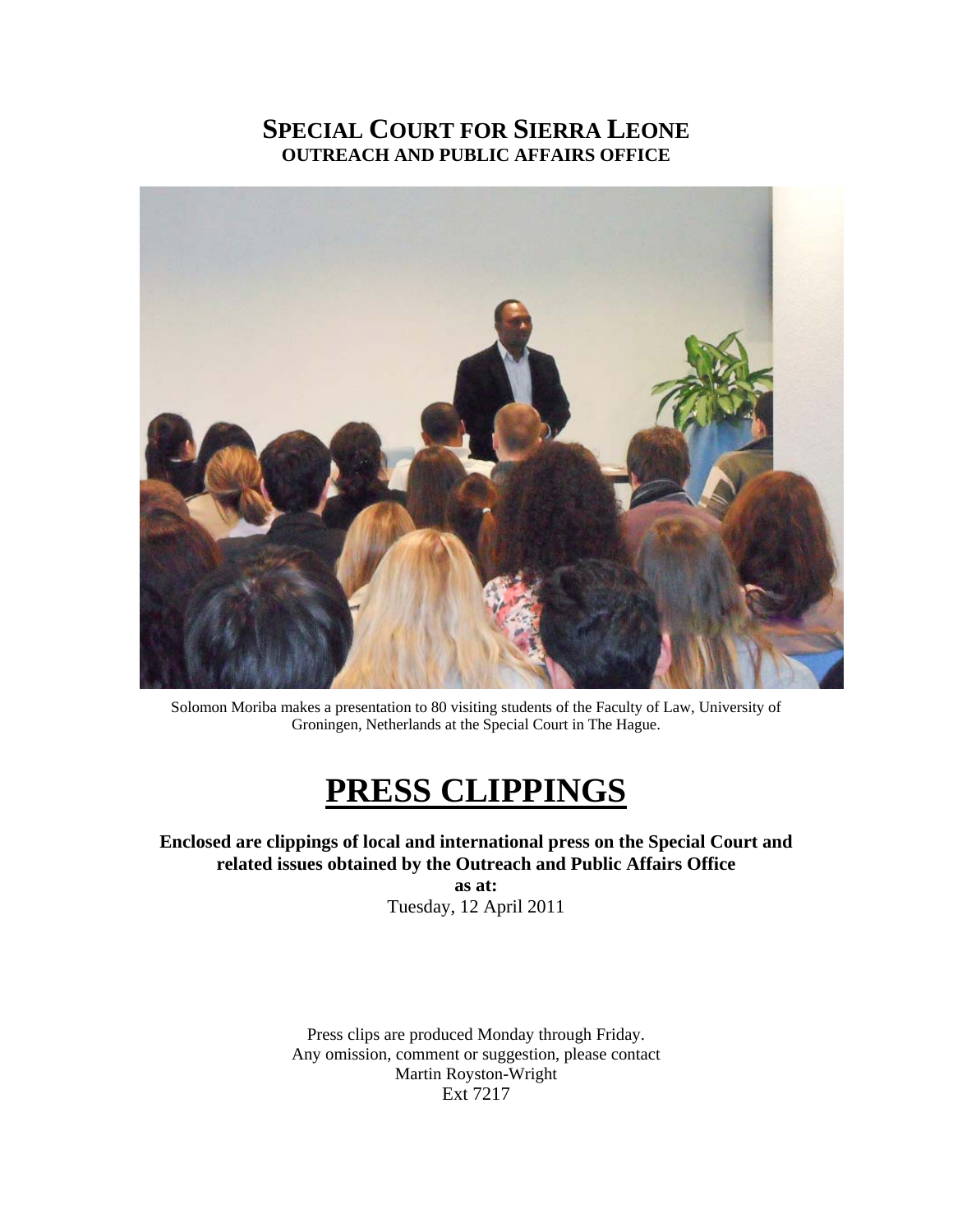| <b>International News</b>                                                                      |              |
|------------------------------------------------------------------------------------------------|--------------|
| The Dilemma of Amnesty for Dictators / Jakarta Globe                                           | Pages 3-4    |
| Seeking a Bottom-up Approach to Transitional Justice / Peace and Conflict Monitor              | Pages 5-8    |
| Nzabonimana Defence Pushes for Investigations Over Inapt Use of Funds / Hirondelle News Agency | Pages $9-10$ |

2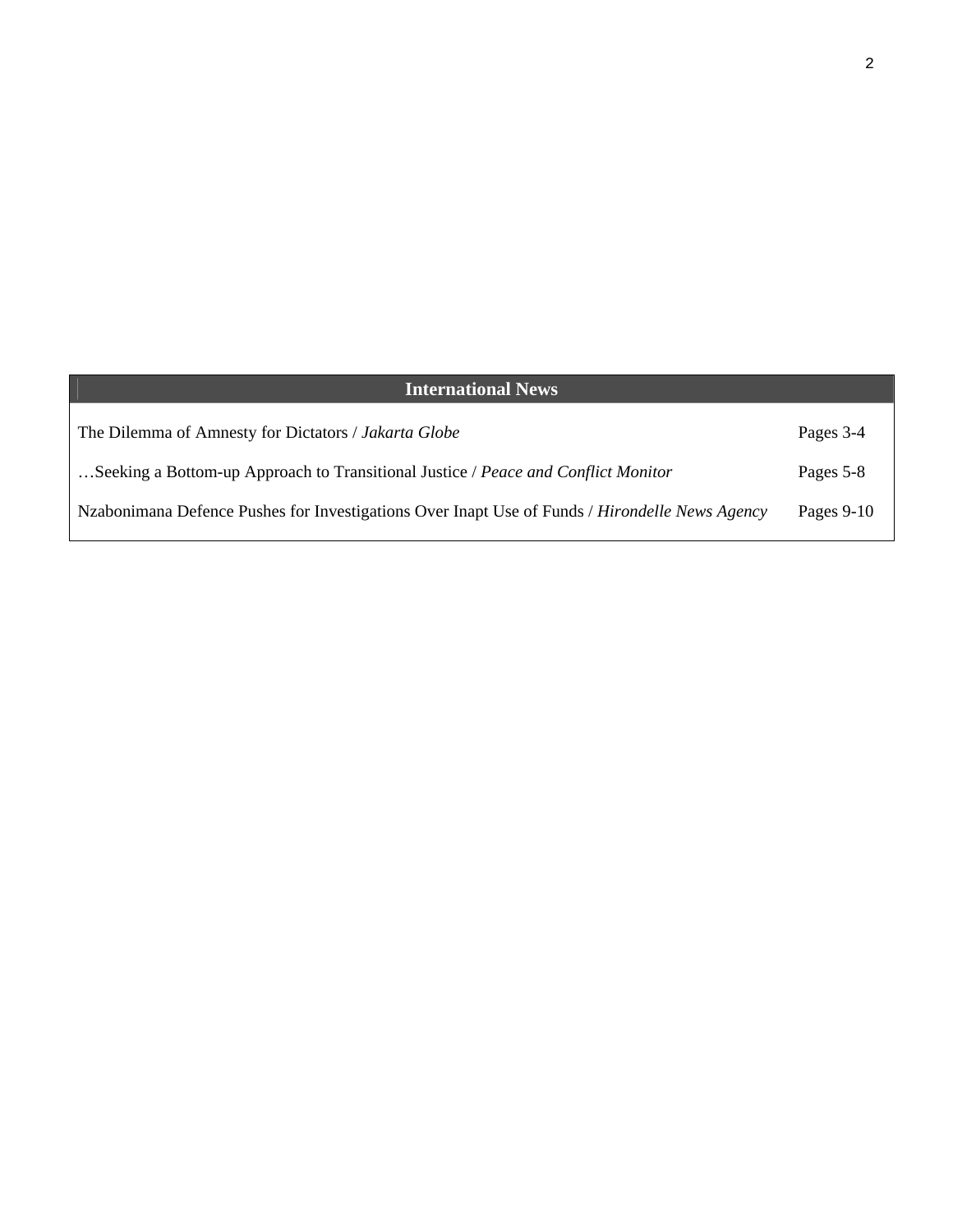Jakarta Globe Tuesday, 12 April 2011 http://www.thejakartaglobe.com

## **The Dilemma of Amnesty for Dictators**

Robert Karniol - Straits Times, Indonesia



*Should Libyan leader Muammar el-Qaddafi and other despots be granted amnesty for their crimes?* 

It seems a fairly straightforward solution to horrific circumstances. To end a conflict, to remove a despot, to establish good governance following an unsettled period - just offer amnesty. But there are those who disagree.

In Libya, this diplomatic tool of amnesty might help dislodge Colonel Muammar el-Qaddafi from power,

and in Ivory Coast to nudge Laurent Gbagbo towards renouncing his disruptive claim to the presidency. Earlier there was Charles Taylor in Liberia, the Serbian leader Slobodan Milosevic, Chile's Augusto Pinochet and numerous others.

But a core dilemma remains. Does accelerating an end to conflict or suffering in this way supersede the victim's right to justice?

"This is a difficult, difficult issue. And it defies a formulaic simple answer," said Richard Dicker, director of the international justice program at Human Rights Watch, in a telephone interview from New York.

Philip Grant, who heads the Geneva-based legal advocacy center Trial, agrees. "Under international law, you have certain categories of crime that cannot be amnestied, that should be prosecuted without obstacle," he said of genocide, war crimes and crimes against humanity. "But I am not naive. I know that the legal aspect is just a fraction of what people consider when they act."

Who advocates the use of amnesty to hasten the resolution of conflict, then? "Peace negotiators," Grant said. And, presumably, the governments backing them, together with much of the public they answer to.

But Dicker argues that the tactic is often ineffective. "The conventional wisdom we hear again and again, that justice is either an obstacle to peace or will derail prospects of peace, does not hold up to any careful scrutiny," he said.

The prosecutor at the Special Court for Sierra Leone unsealed an indictment against then Liberian President Taylor on the very day that peace negotiations were launched in Ghana, he pointed out. The then United Nations secretary-general Kofi Anan was among those strongly opposed, saying that the unsealing of an arrest warrant while conflict was under way would torpedo the prospect for peace.

Ultimately, it worked out very differently. Taylor stepped down within months after accepting a Nigerian offer of refuge but this was rescinded three years later and he is currently before the court. Rather than scuttling the peace talks, his indictment at their outset effectively ended any chance of his involvement in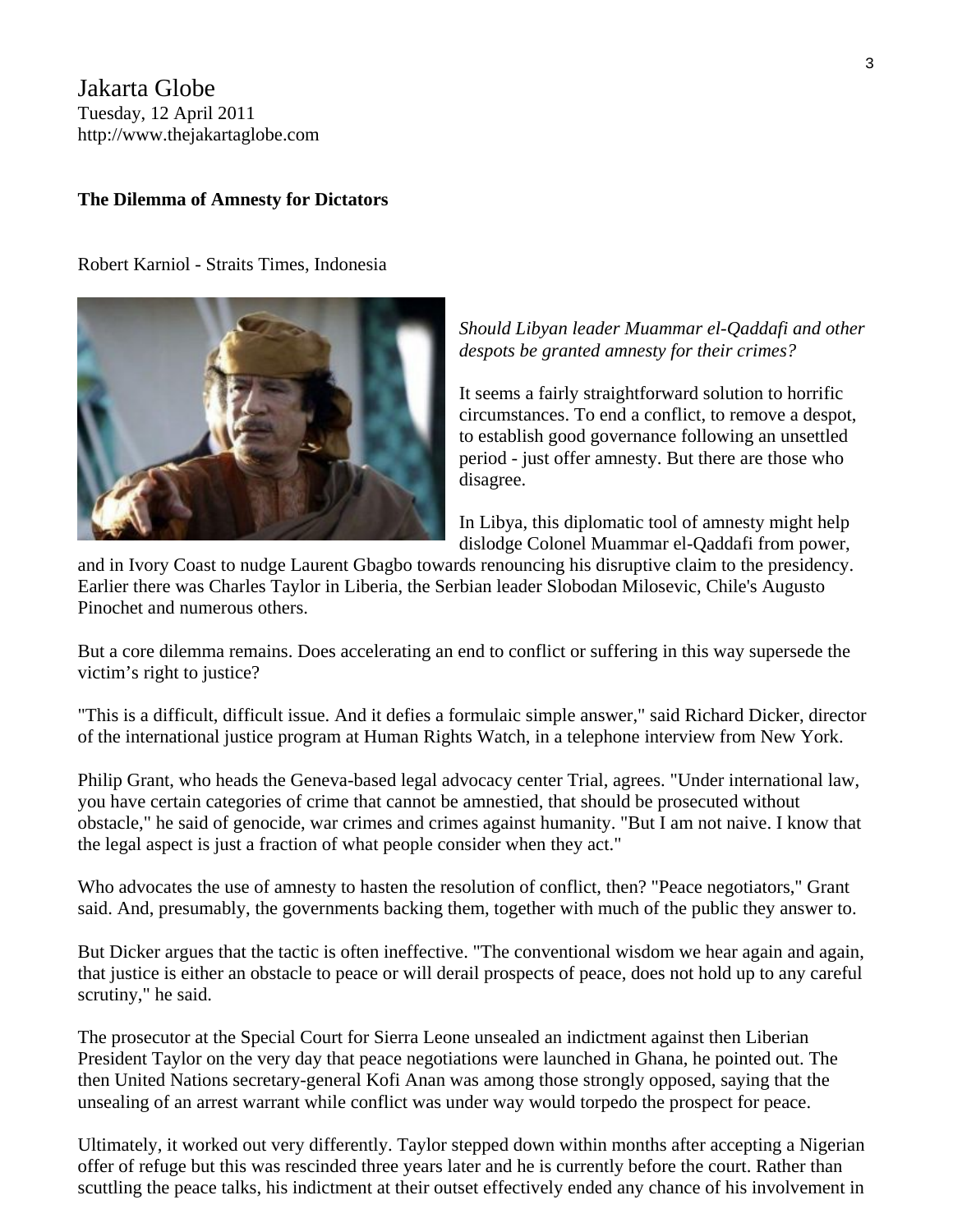a transitional authority.

"The calculations that go into an individual's decision to step down defy easy explanation," Dicker commented.

"[The Serbian leader] Milosevic left power facing indictment in 2000. He never thought that he'd be arrested and sent for trial at The Hague."

Grant pointed out that there is nevertheless no provision for amnesty under international law. Beyond that, the International Criminal Court (ICC) established in 2002 under the Rome Statute can intercede on its own authority if the state where grave crimes occurred is unwilling or unable to prosecute.

However, if there is no de jure basis for amnesty involving grave crimes there may still be a de facto alternative.

"If a guy is sent into exile and isn't prosecuted, well that's the price you might have to pay to save lives. The international community and the UN could say they haven't granted a formal amnesty but still brokered a deal in which some sort of peace could be restored," Grant said.

But even this informal solution has flaws. "Time plays against these dictators," Grant pointed out. "They might be temporarily shielded in a country giving them de facto amnesty but there can come a change of regime or international pressure. The need to prosecute will continue and such crimes are not subject to a statute of limitations."

Dicker further argues that "the peace that emerges from impunity often proves to be short-lived and quite fragile", though political and practical realities can dictate the need for compromise solutions.

"Does that mean that every single individual implicated in the commission of a war crime will be prosecuted? I think, realistically, it doesn't fall out that way," he said. "That"s a reality, but it's not the same as saying there"s a basis for amnesty."

Both these experts are agreed that the issues involved are highly complex and the solutions perhaps more so, with exceptions regularly evident. But despite any imperfections that might arise, justice remains vital.

Dicker pointed out that the post-Nuremberg era of justice, and the expectation of justice, really began with the 1993 Yugoslav tribunal and the advent of the ICC a decade later. So these are early days yet.

Then Grant: "We think it shortsighted to say that justice is a luxury and is less important than regaining peace and rebuilding the state. All these come together."

*Reprinted courtesy of Straits Times Indonesia. To subscribe to Straits Times Indonesia and/or the Jakarta Globe call 021 2553 5055*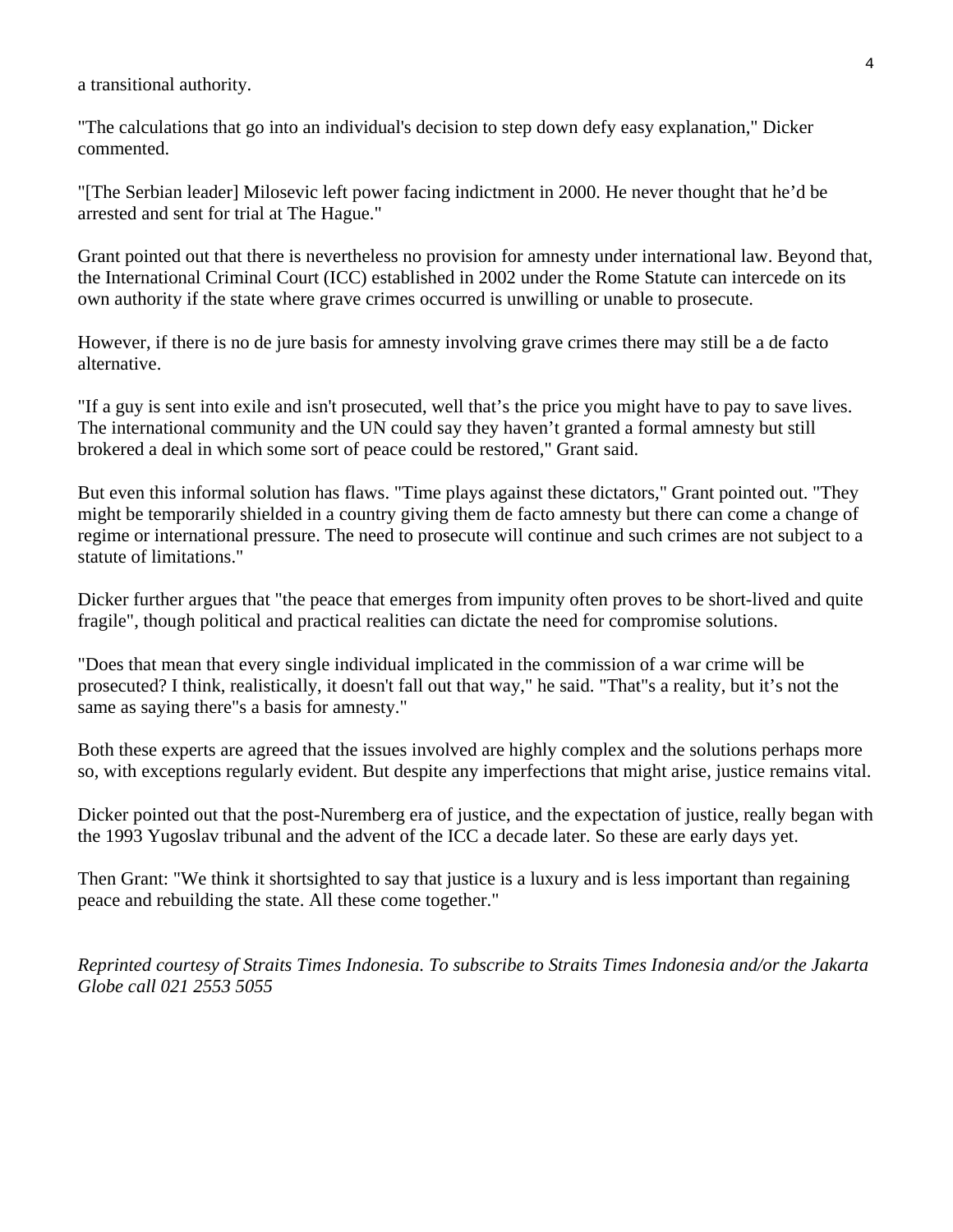# Peace and Conflict Monitor

Tuesday, 5 April 2011

## ESSAY

#### **Reparation of Victims: Seeking a Bottom-up Approach to Transitional Justice**

#### Jerry M'bartee Locula

M'bartee Locula examines the role of reparation for victims in post-conflict transitional justice initiatives, highlighting cases in Liberia and Sierra Leone. He emphasizes the need to prioritize further remuneration and justice-seeking for victims over DDR processes, which favor perpetrators, in order to foster reconciliation toward sustainable peace.

When nations crumble and fail, it leaves states and their peoples with nothingness but pain, resentment, poverty and devastation. Usually, prior to and during the potential descent of such a society, it becomes an expectation of the weak and general consciousness that the state may fall on the pillar of the constitution, because the constitution is the supreme law of the nation, the legal foundation upon which the existence of the state is planted.[1]

Notwithstanding, in a situation where there is no array of structure to enhance that constitution as a result of either institutional inexistence, or reason of accommodating other new or unusual players for the sake of "peace," then additional arrangements can be obtained as a means to institute some sense of national belonging in such a state. The Accra Comprehensive Peace Agreement on Liberia is a classical example of such an arrangement outside of the country's normal constitutional framework.[2] On the other hand, let it be cleared that while it is true that the constitution may be available, realistically, in most instances, it does not function in its entirety as it would in a normal political environment. This is where transitional justice comes in as part of such an arrangement in addressing past human rights abuses to enable the state to become functional.

During the transitional justice period in a post-conflict situation, there are a number of interfacing issues that that are needed to be addressed; both legal and non-legal. For reason of choice and restriction, this paper aspires to discuss 'reparation for the victims in general' as the one, but significant transitional justice issue chosen as vital to the research. In the meantime, let's look at what transitional justice is concerned about so as to enable the paper to appropriately address the reparation concern currently under examination.

#### **Transitional Justice:**

There have been many definitions coined in determining what transitional justice is. For the purpose of this paper, we can employ two definitions from two leading institutions as a means of balancing the concept and to see where the work leads:

"Transitional justice is a way to address past human rights violations so that nations and their people can move forward towards sustainable peace and reconciliation. It refers to four specific areas of legal and non-legal activities that are often used when countries moving from autocratic rule to democracy or from armed conflict to peace: truthseeking, prosecutions, reparations to victims, institutional reform."[3]

The second definition is: "Transitional justice is a response to systematic or widespread violations of human rights. It seeks recognition for victims and to promote possibilities for peace, reconciliation and democracy. Transitional justice is not a special form of justice but justice adapted to societies transforming themselves after a period of pervasive human rights abuse. In some cases, these transformations happen suddenly; in others, they may take place over many decades."[4]

In the first definition, it highlights that transitional justice is a way to address past human rights violations, while in the latter, it maintains that transitional justice is a response to systematic or widespread violations of human rights. Interestingly, what is keen to note in the two definitions is that transitional justice seeks to deal with human rights abuses committed during the breakdown of law and order, after a violent conflict or in the aftermath of autocratic rule. This, then, becomes the bottom-line of the concept on transitional justice.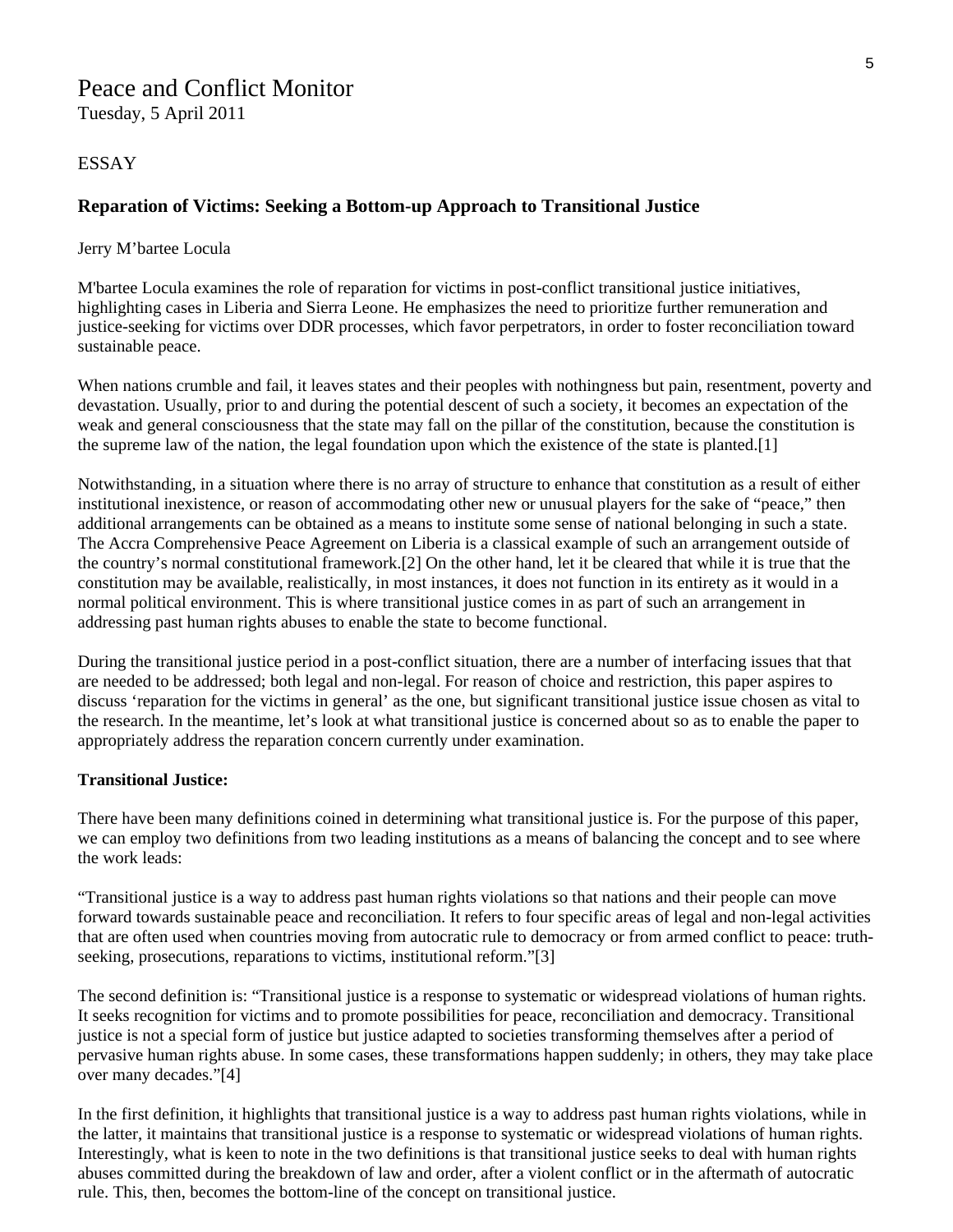This is where in most cases, especially after civil war or violent conflict, when mass human rights violations are committed, various provisions outside of many normal national legal systems provide for a variety of measures to address 'systematic or widespread human rights violations of the past', either at the fall of democracy, which in many scenarios results in violent conflict, and later proceeds for a just and reconciled future for all. This is where transitional justice is interested. It is a period in which a comprehensive peace agreement is implemented with the inclusion of all warring parties to the conflict alongside government, with human rights abuses being addressed. As mentioned earlier, the Accra Comprehensive Peace Agreement of Liberia[5] is an example, whereby various components of that very arrangement were being addressed, including the human rights violations of the past through the establishment of a truth and reconciliation commission by an act[6] provided for in the agreement.

In most cases, for countries emerging out of violent civil war, where hideous human rights violations have been perpetrated against the population, a Truth and Reconciliation Commission (TRC) is instituted. Prosecution and reparation for the victims are major mechanisms in dealing with issues of past human rights violations as part of the transitional justice scheme for the present and the betterment of the future, a measure by which reconciliation is fostered. In Liberia, the TRC was given an enormous task, in which this provision was stipulated: "This Commission shall, among other things, recommend measures to be taken for the rehabilitation of victims of human rights violations."[7]

#### **What is reparation?**

"Reparation is a principle of law that has existed for centuries. Reparation refers to the obligation of the wrongdoing party to redress the damage caused to the injured party. Under international law, "reparation must, as far as possible, wipe out all the consequences of the illegal act and re-establish the situation which would, in all probability, have existed if that act had not been committed."[8]

Based on the definition provided on reparation above, calculating the entire human life span and material value associated with the atrocity, taking into account the many victims, and work with this definition, it would mean so many billion dollars and many endless years to reach the desired end of this reparation scheme. What I think could be much more important is what I refer to as "reasonable compensation" for the victims as a token by the wrongdoer or the system (state). Reasonable is meant in the sense whereby the victims or victims' families are given some compensation for the ill-repairable loss sustained, other than just telling them the truth and saying forget about what has happened. I believe that after telling the truth, it should be followed by some level of repairing the damage done to the victim, even if not applying the traditional reparation regime. When this happens, reconciliation in transitional justice can be credible. Even though reparation of the victims cannot in anyway reverse what has been lost, it can be a way to create and further navigate a bigger pathway for stronger and credible reconciliation, which is one serious long-term objective of transitional justice.

Reparation of victims is a very crucial element for the advancement of genuine, trustworthy and sustainable peace and reconciliation in any post-war arrangement, and must be institutionalized at all cost for the betterment of that society, rather than letting the victim go without anything as they grieve their pain and loss. Reparation should also be immediate.

One important thing in all of this process is that "reparation impacts both the individual victim and the wider societies and communities affected by refocusing on the restorative in addition to the retributive. In the context of mass atrocities, reparation has a particularly important role to play in rebuilding war-torn societies, by advancing truth and acknowledging the depth of the crimes committed."[9] There was disillusionment and perhaps misunderstanding in the Liberian community when rebel soldiers were being issued Disarmament, Demobilization, Reintegration and Resettlement (DDRR) packages. Community members were dissatisfied and/or disenchanted on the grounds that they were beaten, their family members killed, women and girls raped, and homes burned by the very rebel soldiers who were in return being paid for the very abuses they committed. And they asked, "why not us who were abused?"

After the TRC hearings in Liberia, reparation was not done to help those victims, even though the report[10] is still deposited with the Parliament in Liberia for action in which reparation is recommended. The emerging concern is, "when will reparation take place when in fact, the legislature has not acted on the TRC reports and recommendations?"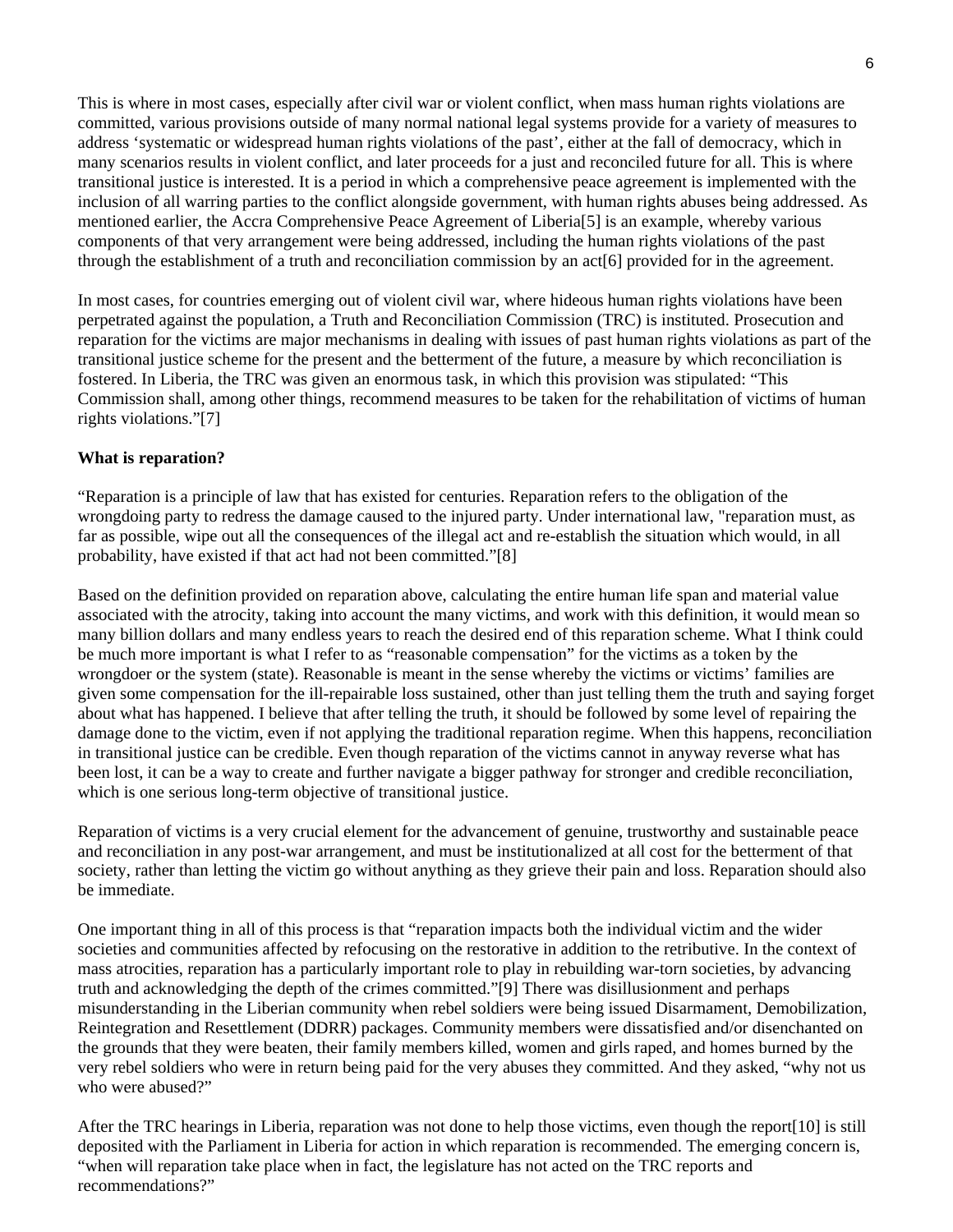All factors of transitional justice are essential; however in my mind, reparation for the victims surpasses all others because it nurtures the concrete foundation of reconciliation. Therefore, bottom-up approaches are needed to address and normalize post-war nations. Transitional justice is not just about prosecuting individuals with greater responsibilities of war crimes and crimes against humanity; it is also about realistically addressing the physical, psychological, progressive and fundamental needs of those whose human rights have been violated starting with the individual and community. This is the bottom-up approach, which is legitimate, and I think should be pursued.

International legal and political systems have been interested and/or involved with prosecuting individuals who bear larger responsibilities of war crimes and crimes against humanity after violent conflict. At the same time, reconciliation is another goal on the agenda of accomplishment in the post-war era on the community and state levels. Among other things, truth commissions have been set up, advocating for truth-telling and institutional refunds, but leaving reparation of victims unattended or doing very little to repair the victims. If it happens, it takes years to leave the station, when by that time most of the victims have died of their isolation, worry, pain and grief.

Absolutely, there is no productive transitional justice that seeks to lay down the foundation for post-war development if the issue of reparation for the victims is not adequately addressed.

"Justice is generally understood to mean what is right, fair, appropriate, deserved. Justice is achieved when an unjust act is redressed and the victim feels whole again. Justice also means the offender is held accountable for his/her behavior."[11] Critically considering this, one can interpret that justice in this context means different things and/or requires different measures to different people. For certain people, justice could mean confession or shaming; while for others, it could be prosecution or even the very reparation we are discussing. If this is the case in post-war situations, where the international community and state collaborate to carry out these programs, and if perpetrators are encouraged to tell the truth, which also opens the wounds of the victims or their families, in order for reconciliation to take place, let there be reparation measures for the victims so that such reconciliation will be genuine. Reparation can serve as a measure of justice and would cultivate reconciliation since it would soften the heart and bring about acceptance.

Alhaji Jusu Jaka, Chairman of the Amputee War affected Association of Sierra Leone and an amputee himself, said: "Reparation thus is like a bandage, or, a medicine to lessen the pain and help heal the pain of the victim. But it is not only the victim who is healed; the entire society would be healed by reparations."[12]

Disillusionments have also been expressed in some transitional justice quarters about the way perpetrators of human rights violations are well-treated, leaving out the victims themselves. As noted earlier, in Liberia, community residents conveyed disappointment during the DDRR period when cash and packages were being awarded to excombatants. During this time, I was working in the DDRR Camp in Buchanan when the citizens complained that the people who raped and killed them were now being given pay for the bad things they did. The same sentiment is told of Sierra Leone. Jusu Jaka notes, "In the DDR programme, millions of dollars have been spent in rehabilitating and resettling some of the perpetrators of the war – nothing close has been spent on the victims of the war."[13]

In my mind and as discussed, reparation for the victims is not necessarily an equal determination for the imbalance created between the perpetrators and the victims. I am referring to grave human rights violations; but the fact that states and institutions employ the necessary mechanisms through concrete appraisal of victims after truthaccountability, proves that this is an effort that can lead to lasting peace and pave the way for sustainable prosperity, which is an achievement for the transitional justice framework.

During the transitional justice period, all attention, effort and emphasis should not be placed only on truth-telling about the violence perpetrators inflicted against victims; but rather effort should be made to create a sense of remittance through the joint acknowledgement of reparation by the state and its international partners. This reparation, in which some level of remittance is made, is not in my mind serving as full payment of the person's total loss, but as an indication whereby the victim or victims' families are brought to the realization that the community or state stands by them, thus amending and fostering the process of reconciliation.

Reparation is a key element for the promotion of transitional justice and thus serves as a milestone for sustainable peace and reconciliation. Reparation is the driving force behind sustainable reconciliation. When reparation for the victim is demonstrated, the victim sees hope as alive through the tune of compassion and makes way for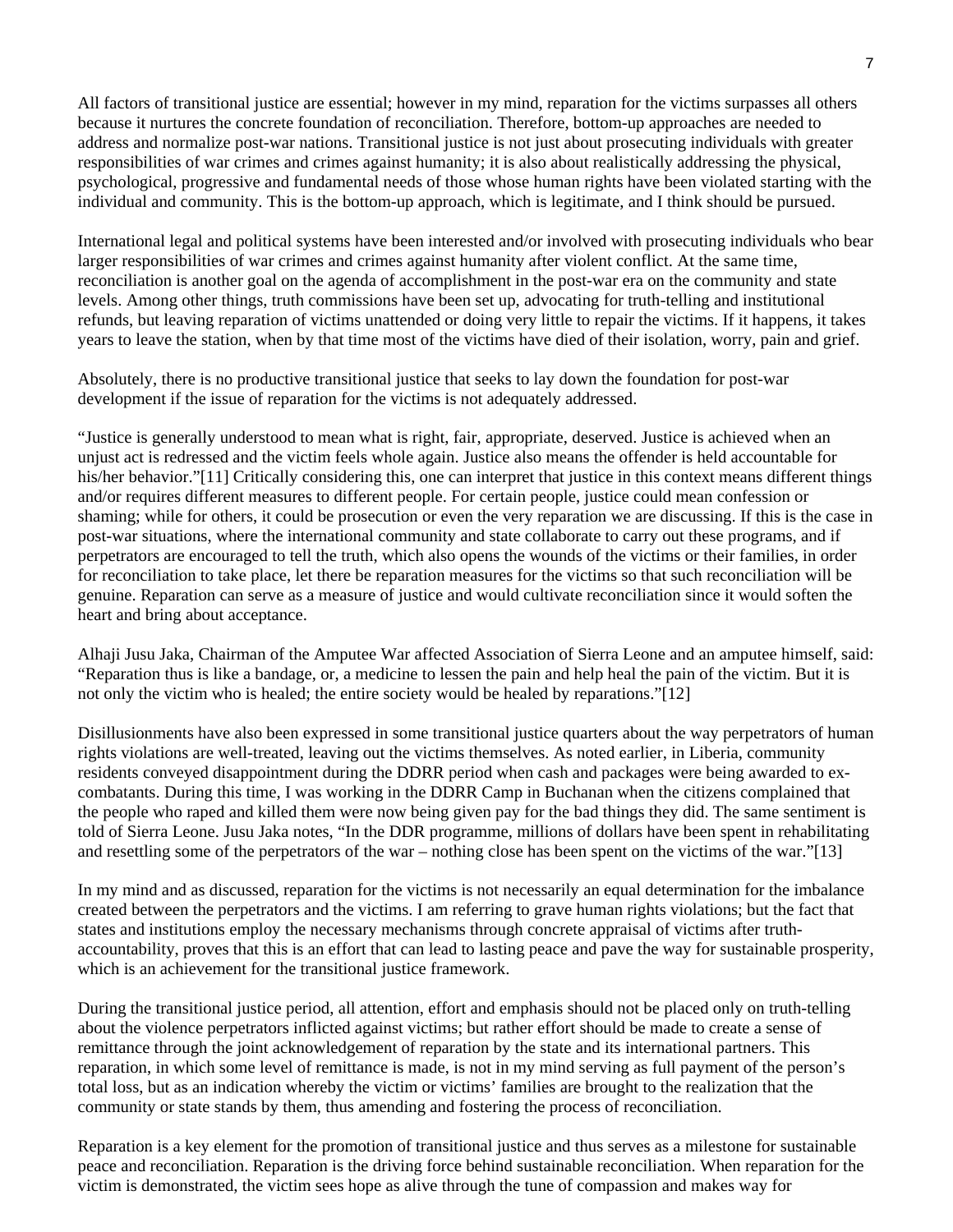reconciliation, since reconciliation itself is a painful process. Reparation is an individual need, but compulsory for a community, and must be seen as a national responsibility as well as an international project for the common good of that country; an objective of the transitional justice program.

Reparation is the only redress in the form of justice that victims can obtain in order to earn a sense of accountability, to once more feel a part of society, and thus, begin to cope with that society despite their lost. Usually, the grave trauma that victims sustain from their perpetrators can only be an added coping mechanism if reparation can occur after actors say what they have done to them. "Trauma is injury/shock that leaves lasting memories in an individual."[14] And the reparation is therefore a coping element for the victims.

As Amnesty International puts it, "Victims have often been silent partners in the legal process, with little role other than as witnesses, and at the mercy of the courts. In the past, victims were practically shut out of the very process that was supposed to address the wrongs they had suffered, and few steps were taken to reduce their alienation from the process, or to ensure that the experience did not contribute to further trauma or to a risk of reprisals."[15] Here, I am with the strong conviction that during the transitional justice period, states and their international counterparts involved in the programs need to ensure that efficient reparations for the victims are part of the entire process; not only to bring superior war criminals and sponsors to justice, but to guarantee accountability to those victimized through reparation.

Effective reparation for the victims is the foundation for genuine post-war reconstruction, social cohesiveness and development.

#### **Conclusion:**

Reparation for the victims must be taken as a major component in transitional justice projects. Without suitable and relevant reparation for the victims, all other activities in the project are not authentic, even though it may seem that progress has been made at some front. Let not transitional justice only focus on prosecuting "big fish" or those bearing greater responsibilities of war crimes and crimes against humanity, which end up spending all financial resources on such prosecutions. Reparation for the victims must be a serious venture - a community owned project; a bottom-up approach. When transitional justice takes this form, the process can be legitimate and successful; thus, achieving the fundamental objectives of transitional justice projects.

Reparation for the victims is a major form of justice that victims themselves see, allowing them to feel that some sort of justice has taken place and that society stands by them after the affliction and abuses incurred, rather than spending lump-sums in millions of dollars on prosecuting a few individuals while hundreds of victims languish in destitution and hopelessness.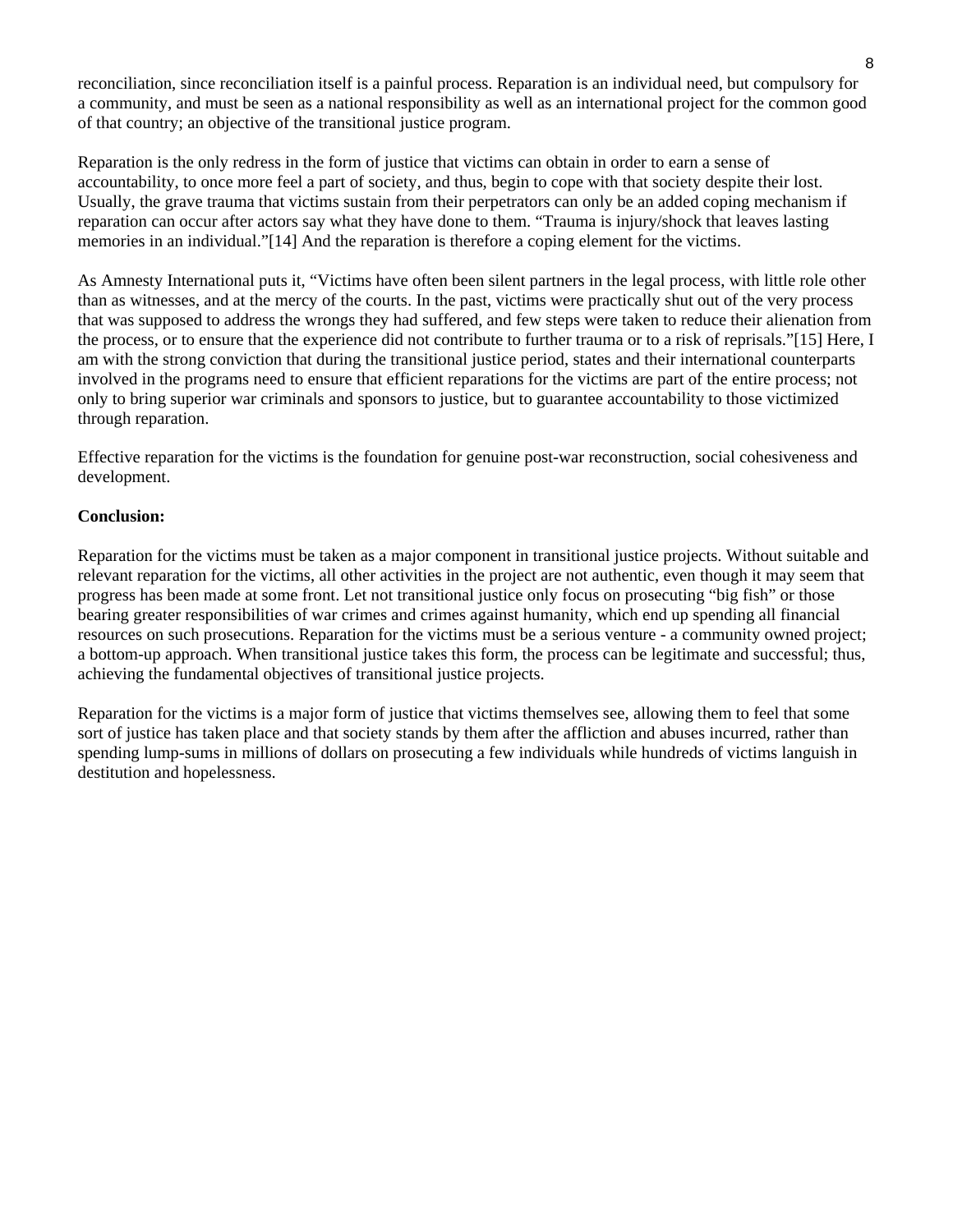# Hirondelle News Agency

Monday, 11 April 2011

### **Nzabonimana defence pushes for investigations over inapt use of funds**

Defence lawyers for former Youth Minister Callixte Nzabonimana have requested the United Nations to set up an independent body to investigate on alleged disbursement of funds to the Rwandan authorities for "treatment" of prosecution witnesses in their client's case.

"Investigation by a different United Nations branch, independent from the Tribunal, is necessary. It is now necessary to get a full picture of the unfortunate accounting practices that took place in the course of Nzabonimana investigation in 1998," Counsels Vincent Courcelle-Labrousse and Philippe Larochelle said.

In their detailed report to the Office of Internal Oversight Services (OIOS) Headquarters in New York, USA and Investigations Division Regional Offices in Nairobi, the two lawyers have attached documents showing payments of 245, 000 Rwandan Francs to Adamou Allagouma, a prosecutor investigator at the International Criminal Tribunal for Rwanda (ICTR), for "treatment" of witnesses who testified in the defendant's trial.

Referring to a report of the Food and Agricultural Organization (FAO) report of February 1998, the lawyers said the average salary of a Rwandan in 1998 was 336 Rwandan Francs per day. Therefore, they said, the 245,000 Rwandan Francs were equivalent of the monthly salary of 23 persons.

It is alleged that witnesses were indemnified during investigations of Nzabonimana's case in Gitarama prefecture (Central Rwanda), where the defendant is accused of having played an important role in the massacres of Tutsis in 1994 Rwandan genocide.

One of the witnesses who allegedly received the payment is Jean-Marie Vianney Mporanzi, a former Mayor of Rutobwe Commune in Gitarama prefecture. After being dropped by prosecution he testified as defence witness in May 2010 that he received 2,000 Rwandan Francs from sub-prefect of Gitarama after being interrogated by ICTR investigators.

The lawyer stated in the report that Nzabonimana was accused following such investigations and the documents in question reveal not only a blatant disregard for the usual procedure to be followed in indemnifying witnesses, but also a worrying proximity with the Rwandan authorities instead of the independent which should have characterized the prosecution of the defendant.

"Nzabonimana is entitled to obtain a detailed ventilation of the use of those 245,000 Rwandan Francs. It must also be determined what directives the investigators had received that led them to have recourse to such irregular methods of investigation and where these directives emanated from," they charged.

While the defence for Nzabonimana is seeking for such investigation, the Tribunal has denied the motion by the lawyers to have Allagouma and his co-investigator Almahamoud Sidibe and Sub-prefect of Gitarama, Immaculée Mukamasabo summoned to testify on the documents.

The documents, according to the defence, suggest that the prosecution had colluded with the Rwandan authorities to lure witnesses to testify against Nzabonimana. The Tribunal ruled, among others, that "the defence has not established a prima-facie case supporting its contention that the prosecution bribed its witnesses ..."